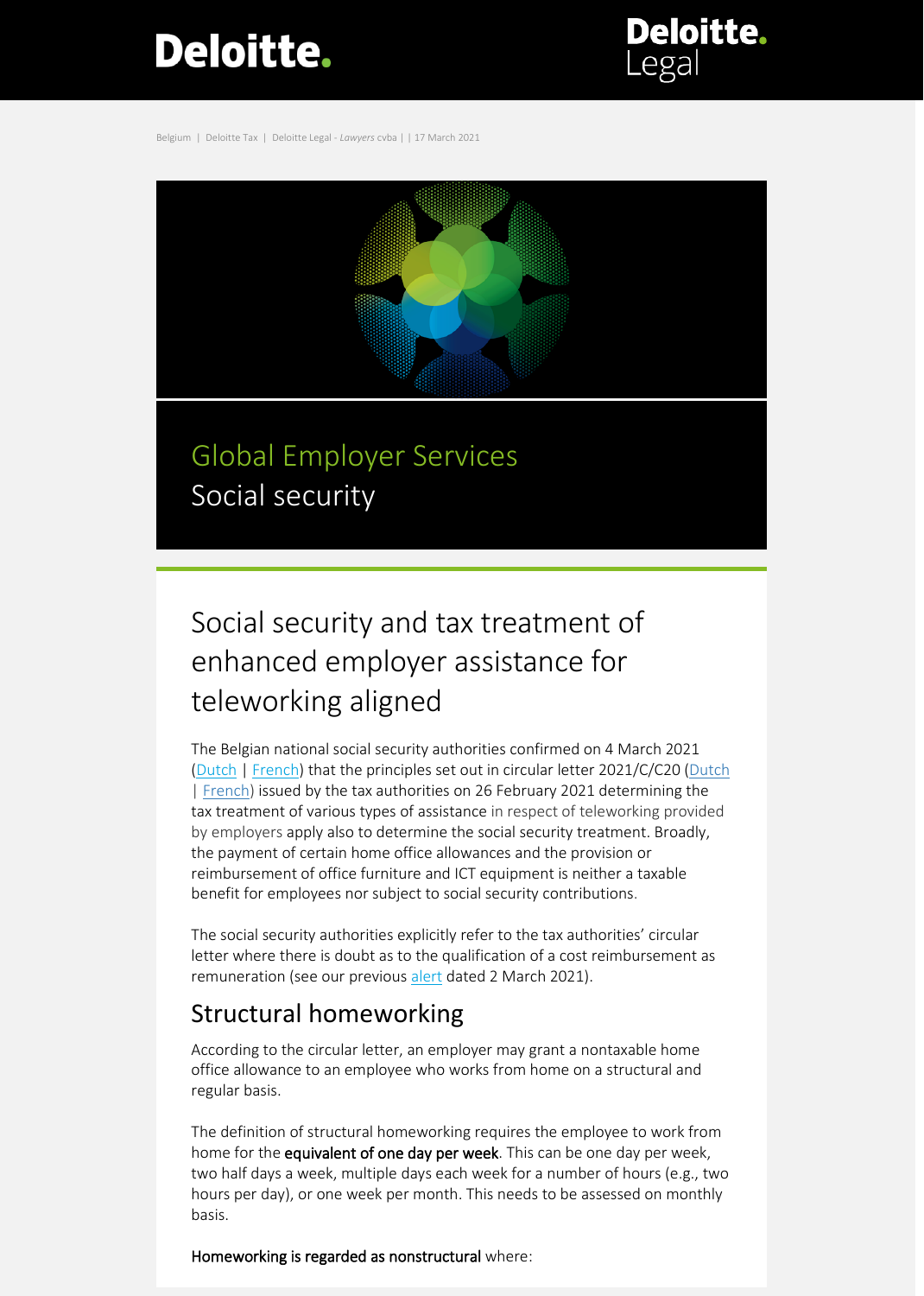- The employee works only a limited number of hours from home that are not sufficient to reach an average of one day per week assessed on a monthly basis;
- The employee is working from home outside normal working hours; or
- The employee is absent for one month.

### Mandatory equipment provision/cost reimbursement for structural homeworking

Where collective bargaining agreement No. 85 applies, the employer is required to undertake the following for employees working from home on a structural basis:

- Provide, install, and maintain the necessary equipment needed for teleworking (e.g., PC/laptop); and
- Reimburse or pay the costs of an internet connection and telecommunication.

The employer is not, however, obliged to reimburse home office costs as included in the lump-sum home office allowance referred to in the circular letter.

It should be noted that "mobile" teleworkers are explicitly excluded from the collective bargaining agreement, but do appear to be within the scope of the circular letter and social security authorities' announcement.

#### **Contacts**

If you have any questions concerning the items in this alert, please get in touch with your usual contact at our Deloitte office in Belgium or:

- Stijn Demeestere (Deloitte Legal)*,* [sdemeestere@deloitte.com,](mailto:sdemeestere@deloitte.com) +32 2 800 71 42
- Aurélie Michiels, [amichiels@deloitte.com,](mailto:amichiels@deloitte.com) + 32 2 600 65 36
- Anke Elsen, [aelsen@deloitte.com,](mailto:aelsen@deloitte.com) +32 2 301 87 82

For general inquiries, please contact: [bedeloittetax@deloitte.com,](mailto:bedeloittetax@deloitte.com) +32 2 600 60 00 [bedeloittelegal@deloitte.com,](mailto:bedeloittelegal@deloitte.com) + 32 2 800 70 00

Be sure to visit us at our website: <http://www.deloitte.com/be/tax> | [http://www.deloittelegal.be](http://www.deloittelegal.be/)

Deloitte refers to one or more of Deloitte Touche Tohmatsu Limited, a UK private company limited by guarantee ("DTTL"), , its network of member firms, and their related entities. DTTL and each of its member firms are legally separate and independent entities. DTTL (also referred to as "Deloitte Global") does not provide services to clients. Please see **[www.deloitte.com/about](http://www.deloitte.com/about)** for a more detailed description of DTTL and its member firms.

Deloitte provides audit, tax & legal, consulting, and financial advisory services to public and private clients spanning multiple industries. With a globally connected network of member firms in more than 150 countries and territories, Deloitte brings world-class capabilities and high-quality service to clients, delivering the insights they need to address their most complex business challenges. Deloitte's more than 330,000 professionals are committed to becoming the standard of excellence.

This communication contains general information only, and none of Deloitte Touche Tohmatsu Limited, its member firms, or their related entities (collectively, the "Deloitte Network") is, by means of this communication, rendering professional advice or services. No entity in the Deloitte network shall be responsible for any loss whatsoever sustained by any person who relies on this communication.

Deloitte Legal - *Lawyers* CVBA in Belgium